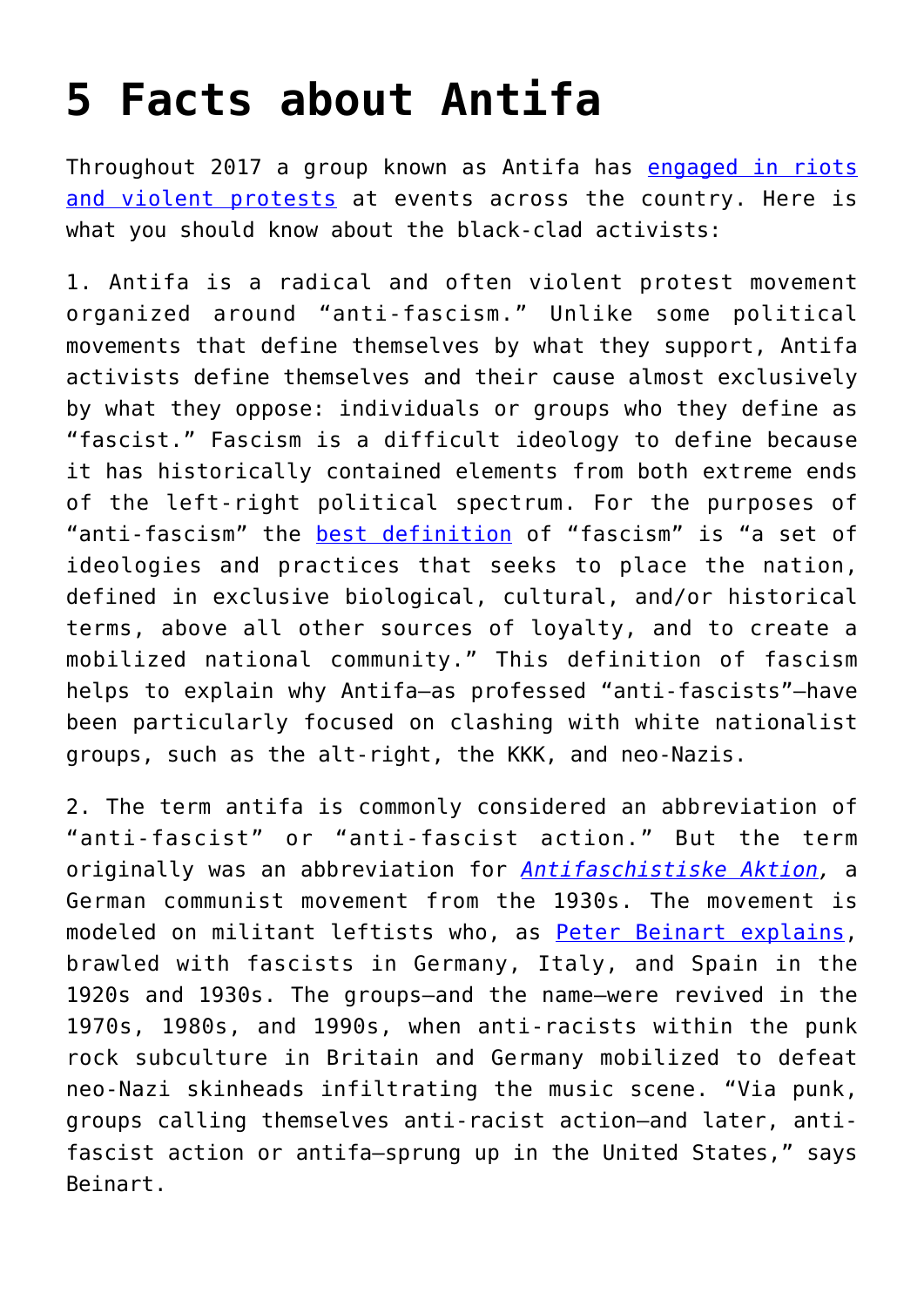3. Almost all of those who align with Antifa are from the extreme political left, usually identifying as communists, socialists, or anarchists. But when they engage as Antifa activists they aren't attempting to directly advance a positive political agenda. Instead, they are trying to shut down groups they consider fascists. If there is a unifying theme in their efforts, it is that the mere existence of "fascists" poses a threat of violence, especially toward minority groups. They believe this gives them a right to preemptive self-defense that justifies using violence to prevent "fascist" groups or persons from exercising such rights as free speech or public assembly.

4. Antifa is decentralized and has no official or formal organization. The internet and social media have made it possible for activists who align with Antifa's agenda to share information about locations of protest and to coordinate attacks on individuals or groups without the need for leaders, spokespersons, or outside financing. As Dartmouth historian [Mark Bray explains,](https://timeline.com/antifa-history-violence-nazis-5ccb6231879a) anti-fascism is less a political group and more of an organizing strategy, "a model of resistance" undergirded by an understanding of fascism's history: "anti-fascists have concluded that since the future is unwritten, and fascism often emerges out of small, marginal groups, every fascist or white-supremacist group should be treated as if they could be Mussolini's one hundred Fasci [the paramilitary wing of Benito Mussolini's fascist organization]."

5. Because they are decentralized, Antifa relies on so-called "black bloc" methods and tactics as a coordination tool. Black blocs, [Francis Dupuis-Déri says](http://a-fwd.com/asin-com=1604869496&sc=w), are "ad hoc assemblages of individuals or affinity groups that last for the duration of a march or rally in which members retain their anonymity via head-to-toe black clothing." As **Devon Douglas-Bowers explains**, "the black bloc isn't a group, but rather a tactic to allow for radicals to engage in direct action without fear of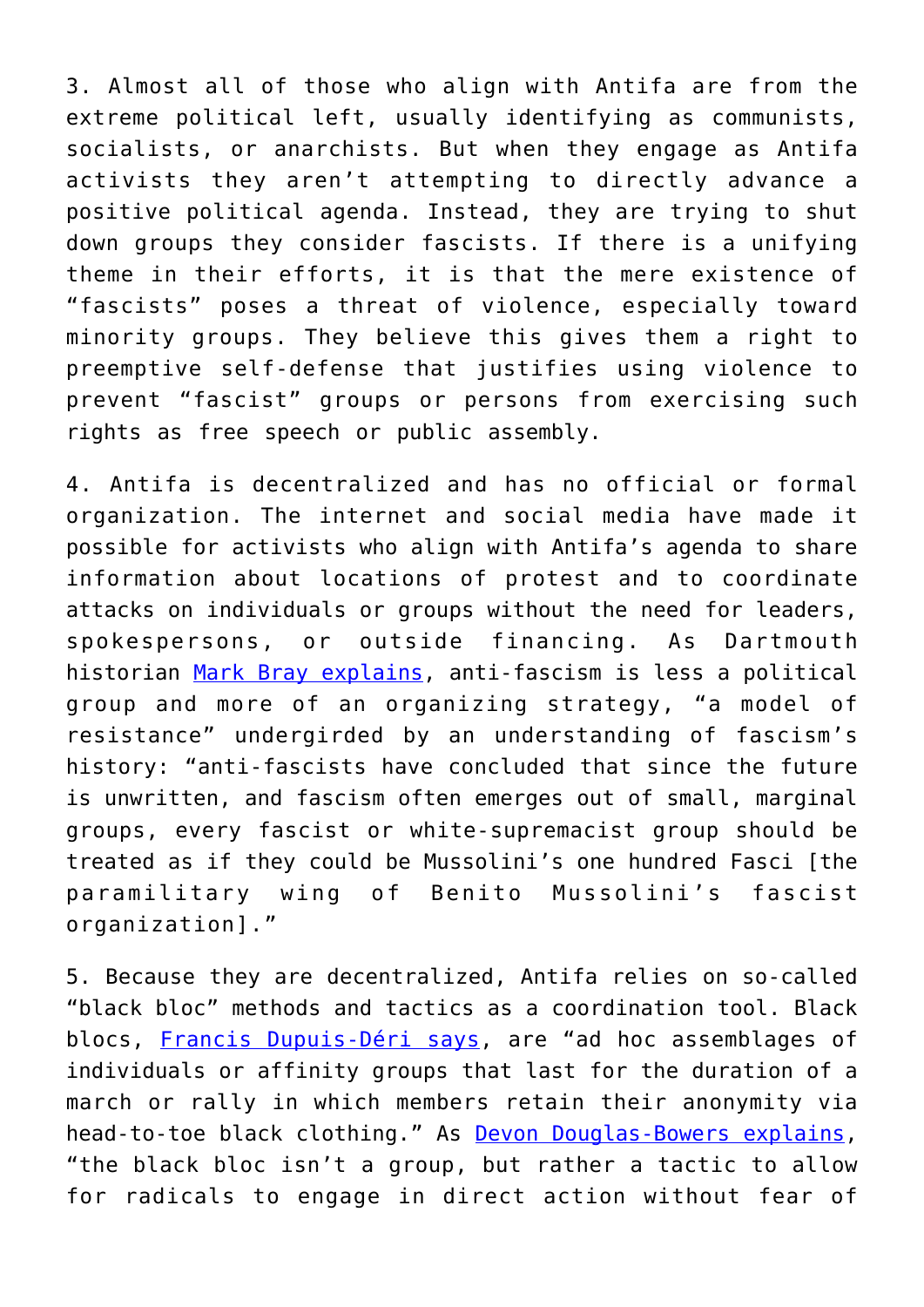arrest; while many black blockers are anarchist, not all of them are." He adds:

*Black bloc groups attempt to function in a horizontal manner, with each person having equal say in deliberating issues and where the goal is consensus rather than voting. In order to do this, black blockers form affinity groups, which are groups generally composed of between a half-dozen and several dozen individuals whose affinity results from ties that bind them, such as belonging to the same school, workplace, or political organization. By having previous ties to one another, members in affinity groups are able to coordinate much easier.*

When Antifa protestors show up at a rally, they are not doing so as a single group under structured leadership, nor are they typically there as a lone individuals. Instead, they are part of multiple autonomous "affinity groups." Often these are small groups of young men who are friends and acquaintances and that have their own internal, intragroup dominance and hierarchy dynamics. The result is that if an influential person within an affinity group begins to engage in vandalism or violence, his associates will likely join him. This can have a cascading effect, inspiring other affinity groups to participate in violent protest. This loose structure makes it possible for some members and affinity groups to plan, prepare, and engage in more extreme actions under the guise of acting as Antifa. For instance, a handful of domestic terrorists may be able to gain more attention for their violence if they are seen as part of a larger movement rather than as a small, independent terrorist cell. (The Department of Homeland Security formally classified Antifa's activities as "domestic terrorist violence," according to *interviews and* [confidential law enforcement documents obtained by](http://www.politico.com/story/2017/09/01/antifa-charlottesville-violence-fbi-242235) *[Politico](http://www.politico.com/story/2017/09/01/antifa-charlottesville-violence-fbi-242235)*.)

–